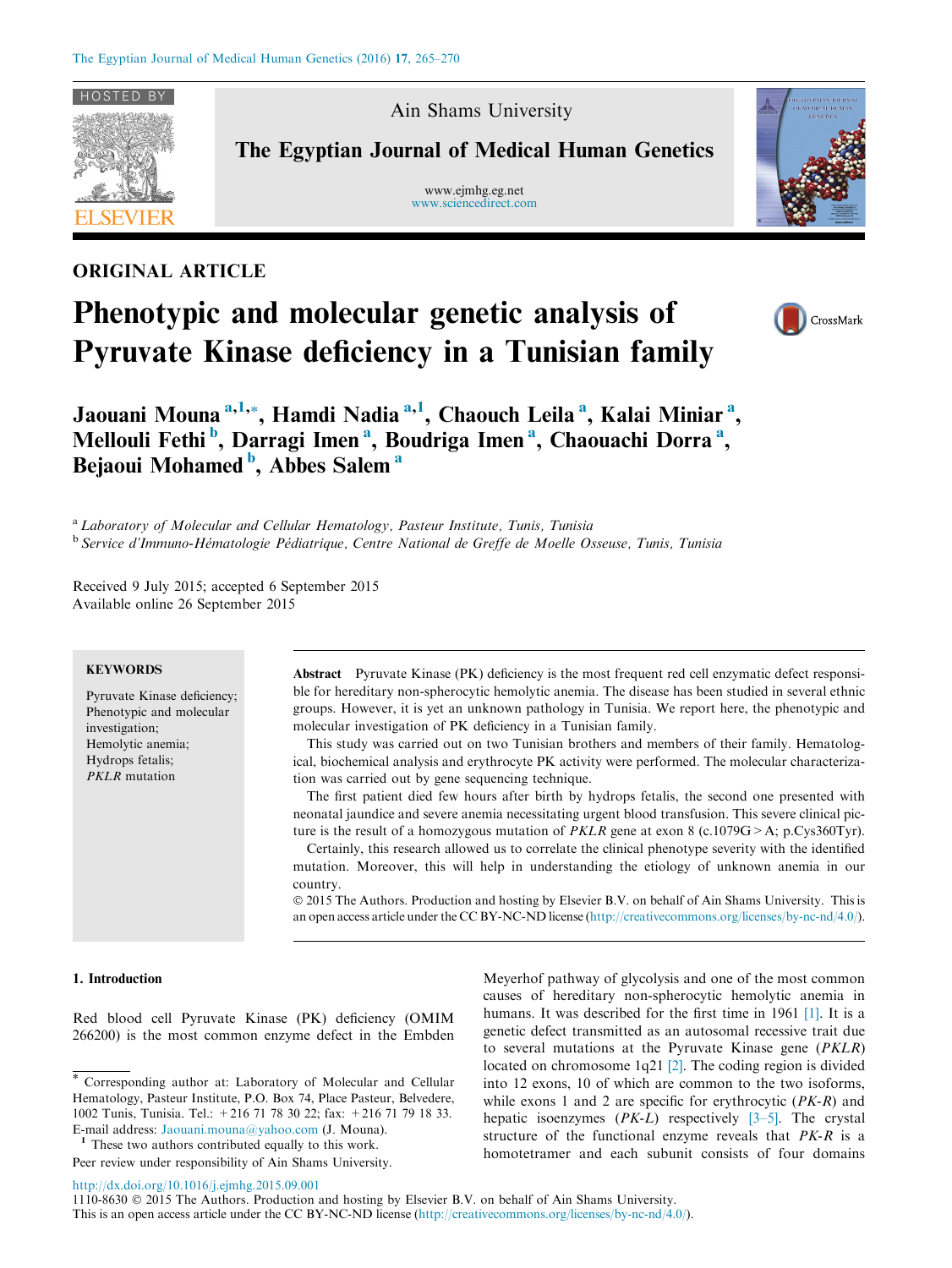(N, A, B and C domain) [\[6\].](#page-5-0) Domain A is the most highly conserved whereas the B and C are more variable [\[7\]](#page-5-0).

At the molecular level, more than 220 different mutations, involving exons, introns and splice sites, have been described so far in association with PK deficiency worldwide with several recurrent mutations ([www.lovd.nl.pklr](http://www.lovd.nl.pklr)). Among these, three are reported to be the most prevalent in deficient patients in different ethnic groups (1529A, 1456T and 1468T) [\[8–12\].](#page-5-0)

Clinically, patients manifest a highly variable phenotype. The degree of hemolysis fluctuates from mild or fully compensated forms to whole life threatening anemia necessitating exchange transfusions. In some severe conditions, individuals may die in utero or at birth by hydrops fetalis [\[13–16\]](#page-5-0).

In Tunisia, PK deficiency is yet poorly documented. Up to date, only one reported case of Tunisian origin was described on 2001 by Cotton et al. [\[17\].](#page-5-0) Deficient patients could die by hydrops fetalis or in perinatal period. Moreover some of them spend suffering for a long time without correct investigation. Here in, we report the case of a severe hemolytic anemia due to PK deficiency originated by a homozygous mutation in the PKLR gene not yet reported in the Tunisian population.

#### 2. Subjects and methods

#### 2.1. Subjects

This study was carried out on two brothers from consanguineous parents (Fig. 1). The first one IV-2 died few hours after birth by hydrops fetalis. The second one IV-3 who was born three years after, presented with neonatal jaundice and deep anemia necessitating urgent blood transfusion. He was transferred to neonatal intensive care for phototherapy and further biological investigations.

After formal consent, the DNA of the dead baby IV-2 (obtained from DNA bank of the hospital) and blood samples from the second proband IV-3 and his family (I-1, II-2, II-3, III-1, III-2 and IV-1) were requested for further genetic analysis (hemoglobinopathies, enzymopathies and Gilbert disease). This study was approved by the Ethics Committee of Pasteur Institute of Tunis, Tunisia in accordance with The Code of Ethics of the World MEDICAL Association Declaration of Helsinki.

#### 2.2. Methods

#### 2.2.1. Hematological and biochemical analysis

Red blood cell (RBC) indices and reticulocyte count have been obtained automatically by a Coulter Counter (ABX pentra 60 C+, HORIBA Diagnostics). Coombs test, Blood smear, bone marrow examination and other biochemical tests including serum vitamin B12, ferritin level and bilirubin have been carried out according to standard methods. Search for hemoglobinopathies (alpha and beta thalassemia, sickle cell disease) was made using an HPLC analyzer D10 Hemoglobin testing system (BioRad Laboratories, Hercules, CA, USA).

A purified RBC (without leukocytes and platelets) was prepared for PK and glucose-6-phosphate dehydrogenase (G6PD) assays, by passing the whole blood through a column containing alpha-cellulose and sigma-cellulose (Sigma-Aldrich<sup>®</sup>). Enzymatic assays and estimation of 2,3 bisphosphoglycerate



Figure 1 Pedigree of the studied family. The (c.G1079A) mutation was identified at the homozygous state in the proband IV-3 and his dead brother IV-2. It was heterozygous for both parents (III-1 and III-2) and all other investigated members of the family (I-1, II-2, II-3). The brother IV-1 exhibits a normal genotype.

(2,3 BPG) level were performed as described by Beutler et al. [\[18\].](#page-5-0)

#### 2.2.2. Molecular investigations

Genomic DNA was isolated from peripheral blood leukocytes by phenol/chloroform extraction according to standards protocols. The erythroid-specific promoter and exons of PKLR gene, including flanking intronic regions, were amplified by PCR as previously described [\[19\].](#page-5-0)

The analysis of the  $A(TA)<sub>n</sub>TAA$  motif in the promoter region of the uridin-diphosphoglucuronyl transferase gene (UGT1- A1), responsible of bilirubin glucuronidation, was performed as described by Galanello et al. [\[20\].](#page-5-0) PCR was performed in 25 µl reaction volume containing 100 ng of genomic DNA, 0.2 mmol/l of each dNTP,  $1 \times$  PCR buffer, 2.5 mmol/l MgCl<sub>2</sub>, 0.5 units of Taq DNA polymerase (Roche®) and 10 pmol of each primer (TAF: 5'TCGTCCTTCTTCCTCTCTGG3' and TAR: 5'TCCTGCTCCTGCCAGAGGTT3'). The PCR cycling conditions included an initial denaturation step of 10 min at 96 °C followed by 35 cycles of 96 °C for 30 s, annealing at 58 °C for 30 s and extension at 72 °C for 1 min. The run was ended by a final extension at 72  $\mathrm{^{\circ}C}$  for 7 min.

DNA sequencing was performed on an ABI PRISM® 3600 DNA Analyser using ABI PRISM®BigDye Terminator Cycle Sequencing Kit (Applied Biosystems, Foster City, CA, USA).

#### 3. Results

The clinical, biochemical, hematological and molecular investigations of the studied family are summarized in [Tables 1](#page-2-0) [and 2.](#page-2-0)

#### 3.1. Clinical, biochemical and hematological data

The proband IV-3 presented at birth with severe anemia and neonatal jaundice. He received 12 blood transfusions during the first fourteen months of his life. At the age of three years and before any transfusion, the patient was diagnosed at the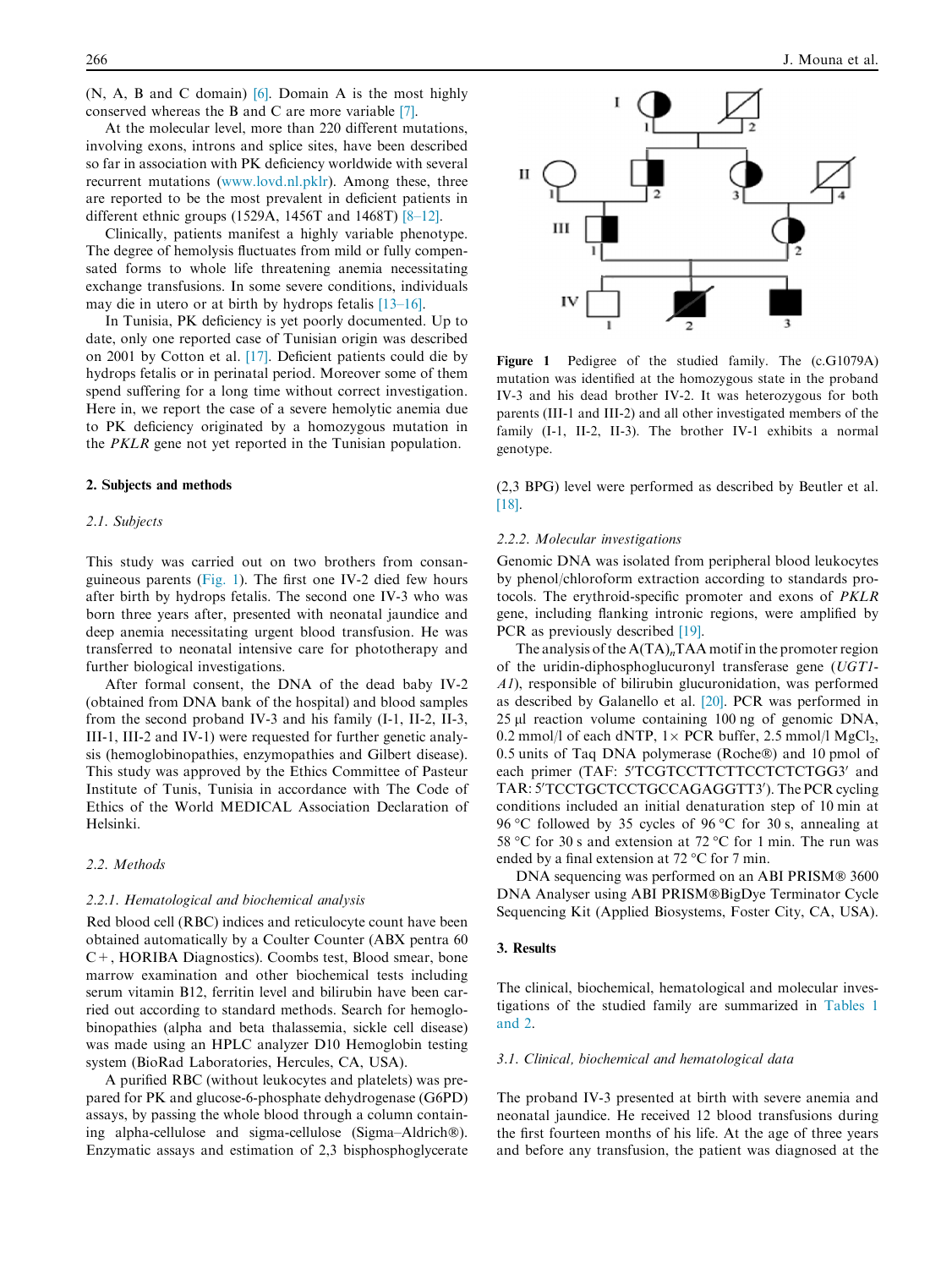<span id="page-2-0"></span>Table 1 Hematological, biochemical data and hemoglobin pattern of the proband IV-3.

|                          |      | Reference value |
|--------------------------|------|-----------------|
| Hb(g/dL)                 | 6.8  | $12 - 17.5$     |
| Retic $(10^9/L)$         | 240  | $25 - 86$       |
| $MCV$ (fL)               | 82   | $82 - 98$       |
| $MCH$ (pg)               | 28.8 | $27 - 32$       |
| MCHC $(g/100$ mL)        | 35.2 | $32 - 36$       |
| Ferritin $(\mu g/L)$     | 82.5 | $30 - 300$      |
| Vitamin $B12$ (pmol/L)   | 675  | $150 - 700$     |
| 2,3 BPG $(\mu mol/g Hb)$ | 20   | $7.5 - 12$      |
| Total bilirubin $(mg/L)$ | 13   | < 10            |
| Hb A $(\% )$             | 97.5 |                 |
| Hb A2 $(%)$              | 2.5  |                 |

Hb, hemoglobin; Retic, reticulocyte; MCV, Mean Corpuscular Volume; MCH, Mean Corpuscular Hemoglobin; MCHC, Mean Corpuscular Hemoglobin Concentration; 2,3 BPG, 2,3 biphosphoglycerate; Hb A, hemoglobin A; Hb A2, hemoglobin A2.

hematological, biochemical and molecular level. He presented a severe hemolytic anemia with reticulocytosis, normal Mean Corpuscular Volume (MCV), normal ferritin level and a normal Hemoglobin Pattern excluding an iron deficient anemia and thalassemia. The direct Coombs test was negative. Thus, the hemolytic anemia caused by immune system lysis was excluded. Bone Marrow examination smear showed an increased portion of erythroblasts (46%) with no specific dyserythropoiesis.

Biochemical data of the proband indicated that the 2,3 bisphosphoglycerate (2,3 BPG) level is twofold increased comparing to the normal range  $(20 \mu g/g Hb)$ ; instead of 7.5–12). Further to that, total bilirubin level was high suggesting a possible Gilbert disease (Table 1).

The enzymatic assays showed normal G6PD level but reduced PK activity (Table 2). At this step, our investigation was oriented to the search of Gilbert disease, PK deficiency or their co-inheritance.

The patient IV-2 died few hours after birth by hydrops fetalis. No other clinical and biological data are provided. The PK activities of the parents and the great grand-mother I-1 are reduced. However, the brother IV-1 had a normal PK activity (Table 2).

#### 3.2. Molecular analysis

Molecular analysis was performed for both Gilbert disease and PK deficiency.

Analysis of the promoter region of the UGT1A1 gene in the proband showed a normal polymorphic sequence  $A(TA)_{6}$ -TAA, excluding Gilbert disease. In fact, our molecular data on this syndrome showed the association of a unique polymorphic sequence  $A(TA)_{7}TAA$  with Gilbert syndrome among Tunisians [\(Fig. 2](#page-3-0)) [\[21\]](#page-5-0).

The screening of whole *PKLR* gene revealed the presence of a G>A transition at nucleotide 1079 in the 8th exon (p. Cys360Tyr). This mutation was identified at the homozygous state in the proband IV-3 and his dead brother IV-2, whose parents were related. It was heterozygous for both parents (III-1 and III-2) and all other investigated members of the family (I-1, II-2, II-3). The brother IV-1 exhibits a normal genotype ([Fig. 3](#page-3-0)).

#### 4. Discussion

PK deficiency, an autosomal recessive disorder, is probably the most common cause of hereditary non-spherocytic hemolytic anemia, often causing severe anemia from infancy or early childhood [\[16\].](#page-5-0) The degree of consanguinity among parents increases the risk of inheriting recessive disorders in their children.

There are many and various mutations in the PKLR gene described worldwide [\(www.lovd.nl.pklr\)](http://www.lovd.nl.pklr). The present study constitutes a complete phenotypical and molecular investigations of PK deficient patients in Tunisia and represents the first description of the Cys360Tyr mutation at the homozygous state worldwide. However, It was reported once in a compound heterozygous state (Arg479His/Cys360Tyr) by Pissard et al. [\[13,26\].](#page-5-0)

PK deficiency remains misdiagnosed in our country. Several deficient subjects develop transfusion dependent anemia before to be treated by splenectomy [\[22,23\]](#page-5-0) without correct diagnosis. The most severe clinical complication of PK deficiency is hydrops fetalis [\[15,24,25\]](#page-5-0) that was observed in the dead patient IV-2. The proband IV-3 displayed a severe hemolytic anemia requiring regular blood transfusions. Fortunately, he was early diagnosed and had regular medical follow up based on transfusion therapy. The clinical severity of our patients (IV-2 and IV-3) is most likely due to the homozygous

|         | Enzyme activity, clinical manifestations and genotype of the studied family.<br>Table 2 |                                                |                                               |                |             |  |  |  |  |
|---------|-----------------------------------------------------------------------------------------|------------------------------------------------|-----------------------------------------------|----------------|-------------|--|--|--|--|
| P       | PK activity $(IU/gHb)$<br>(R.R: 5.2–8.5)                                                | G6PD activity $(IU/gHb)$<br>$(R.R: 5.26-7.94)$ | Clinical data                                 | Transfusion    | Genotype    |  |  |  |  |
| $IV-3$  | 1.75                                                                                    | 5.26                                           | Neonatal jaundice and severe hemolytic anemia | Yes            | 1079A/1079A |  |  |  |  |
| $IV-2$  | ND.                                                                                     | ND                                             | Hydrops fetalis and neonatal death            | N <sub>o</sub> | 1079A/1079A |  |  |  |  |
| $IV-1$  | 6.43                                                                                    | 5.5                                            | Normal                                        | N <sub>o</sub> | No mutation |  |  |  |  |
| $III-1$ | 2.7                                                                                     | 6.2                                            | ND                                            | N <sub>o</sub> | 1079G/1079A |  |  |  |  |
| $III-2$ | 2.68                                                                                    | 5.8                                            | ND                                            | N <sub>o</sub> | 1079G/1079A |  |  |  |  |
| $II-2$  | ND.                                                                                     | ND                                             | ND                                            | N <sub>o</sub> | 1079G/1079A |  |  |  |  |
| $II-3$  | ND.                                                                                     | ND                                             | ND                                            | N <sub>o</sub> | 1079G/1079A |  |  |  |  |
| $I-1$   | 3.01                                                                                    | 5.43                                           | ND                                            | N <sub>o</sub> | 1079G/1079A |  |  |  |  |

P, patient; R.R, reference range; ND, no data; PK, Pyruvate Kinase; G6PD, glucose-6-phosphate dehydrogenase.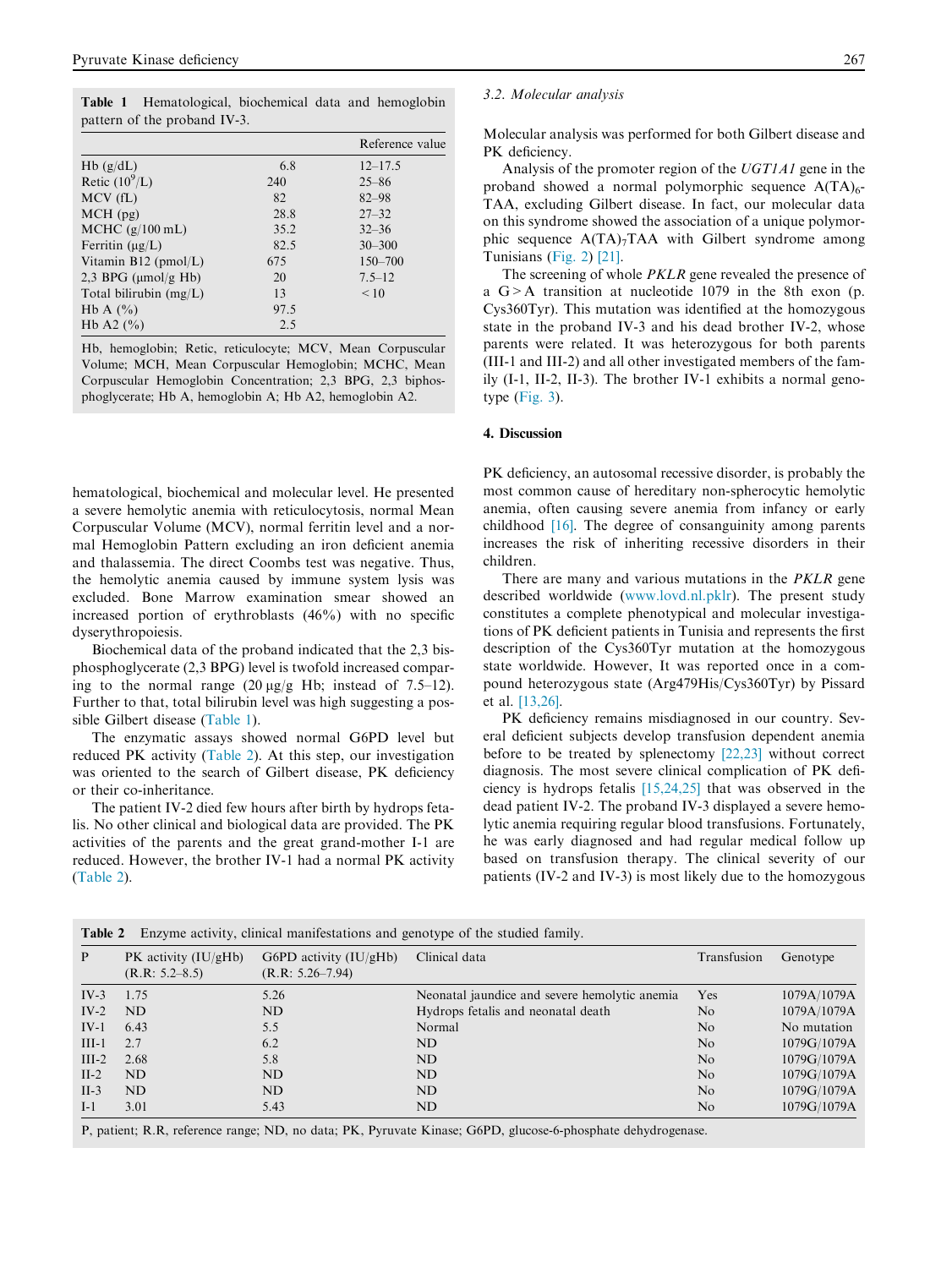<span id="page-3-0"></span>

Figure 2 The ultrastructure of UGT1A1 gene showing the position of primers designed for PCR (A). The DNA sequence analysis of the UGT1A1 promoter region (B).



Figure 3 Direct sequencing of exon 8 of PKLR gene in the proband and his family. The patients IV-2 and IV-3 appeared to be homozygous for (c.1079A; pCys360Tyr) mutation (A); I-1, II-2, II-3, III-1 and III-2 are heterozygous (B); the brother IV-1 is normal (C).

mutation (Cys360Tyr). It is a disruptive mutation associated with a severe clinical expression. In fact, Pissard et al. in 2006 reported two different patients with different clinical presentation, one of them presented with severe clinical presentation and was compound heterozygous (Cys360Tyr/ Arg479His), the second one, although homozygous for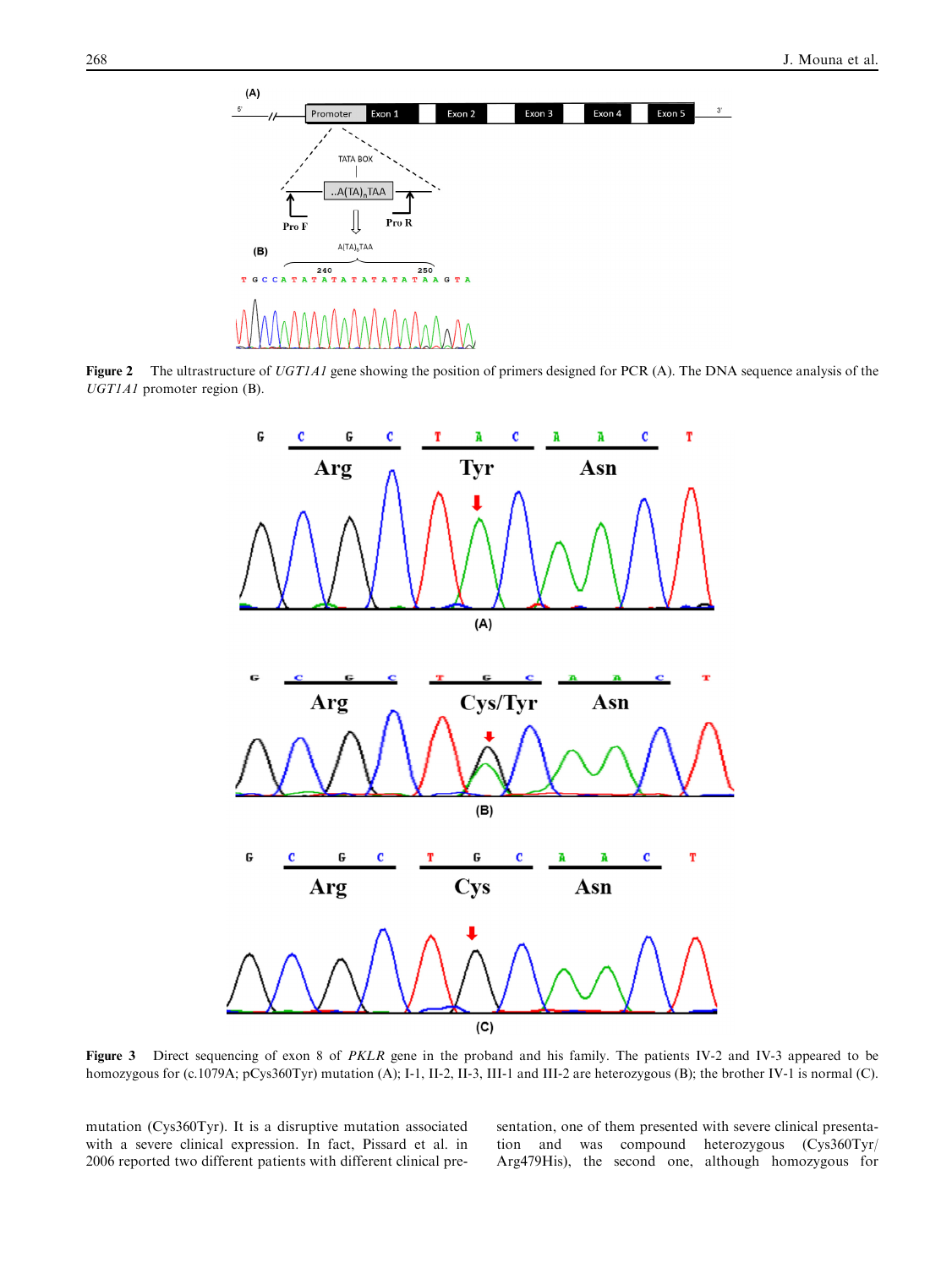| Genotype                             | Number<br>of cases | Hb<br>(g/dl) | Transfusion                                                                                     | PK activity<br>(IU/g Hb) | Clinical manifestations                                    | References |
|--------------------------------------|--------------------|--------------|-------------------------------------------------------------------------------------------------|--------------------------|------------------------------------------------------------|------------|
| Arg479His/<br>$CVS360$ Tyr           |                    | 6.4          | - Transfusion in utero<br>- Severe anemia requiring 22 packed<br>RBC transfusion during 3 years |                          | Acute hemolysis during the third<br>trimester of pregnancy | [24, 25]   |
|                                      | 2 (twins)          |              |                                                                                                 |                          | Neonatal death                                             |            |
| Arg479His/<br>Arg479His              |                    | 10           | $\equiv$                                                                                        | 2.7                      | Neonatal anemia                                            | $[24]$     |
| Cys360Tyr/<br>$Cys360$ Tyr           | Patient<br>$IV-3$  | 6.8          | 12 blood transfusion                                                                            | 1.75                     | Severe neonatal anemia and<br>neonatal jaundice            | This study |
|                                      | Patient<br>$IV-2$  |              |                                                                                                 |                          | Neonatal death by hydrops<br>fetalis                       | This study |
| Hb, hemoglobin: PK, Pyruvate Kinase. |                    |              |                                                                                                 |                          |                                                            |            |

Table 3 Effect of Cys360His and Arg479His mutations in the heterozygous/homozygous states.



Figure 4 Three dimensional crystal structure of human RPK Cartoon drawing of the vicinity of the p.Cys360Tyr substitution. The side chain of Tyr360 (depicted with dark gray) creates a steric hindrance in the molecule, especially at the contact area of Tyr360 side chain and Leu327 residue. The figure was generated from the atomic coordinates of protein data bank entry 1LIU [\[6\]](#page-5-0) using the program PyMOL (DeLano WL. The PyMOL molecular graphics system, 2002 on World Wide Web <http://www.pymol.org>).

another mutation (Arg479His/Arg479His) exhibits a mild clinical presentation (Table 3) [\[13\]](#page-5-0). This could lead to the conclusion that Cys360Tyr mutation might be associated with the severe clinical form of PK deficiency even at the homozygous or compound heterozygous states.

The substituted Cys residue at position 360 is located in the A domain ( $\alpha$ 6) of the PK subunit [\[6\],](#page-5-0) which is the most highly conserved domain [\[7\]](#page-5-0). Moreover, it contains residues involved in the active site. Several studies have demonstrated that mutations in A domain, especially in the homozygous form, are associated with severe hemolytic anemia and necessity of transfusion [\[6,13,19\]](#page-5-0). Furthermore, a number of mutations located in the A domain (p.Asp331Gln; p.Gly341Asp and p. Thr384Met) are associated with hydrops fetalis, such as the case of our patient IV-2 [\[16,24\].](#page-5-0) These data confirm that the structural alteration of this domain would result in severe PK deficiency. In addition, the molecular modeling of this mutation revealed that the Tyr360 side chain is buried in the hydrophobic core of the molecule. A severe sterical hindrance and unfavorable interactions were created between Tyr360 side chain and Ile333, Met356, Val367 and especially Leu327 side chains (Fig. 4).

The mutation described here is considered as one of the more severe variants. Hence, identification of this type of mutation is essential for accurate antenatal diagnosis. Its presence for at least three generations in a Tunisian family indicates that we are probably in front of an ancient variant whose origin could be explained by a founder effect within the Tunisian population or by genetic flow through population migration as it was assumed for sickle cell mutations and some beta thalassemia alleles [\[27\]](#page-5-0).

# 5. Conclusion

The description of these cases of PK deficiency in Tunisia opens the access to the study of all ambiguous anemias at the molecular level mainly at early age. Since only transfusion therapy is available for the treatment of PK deficiency and severe cases may be improved by splenectomy. In the case of the young patient described in this study, as anemia tends to improve and stabilize with maturation, a few years of observation are necessary before making any decision.

## Declaration of interest

This study was supported by a grant from The Scientific Research Ministry of Tunisia:

Laboratory of Molecular and Cellular Hematology, Pasteur Institute of Tunis (LR11IPT07).

The authors report no conflicts of interest. The authors alone are responsible for the content and writing of this article.

#### Acknowledgements

The authors are grateful to all the members of the staff at the laboratory of molecular and cellular hematology at Pasteur Institute, Tunis, Tunisia for their close cooperation and important contributions.